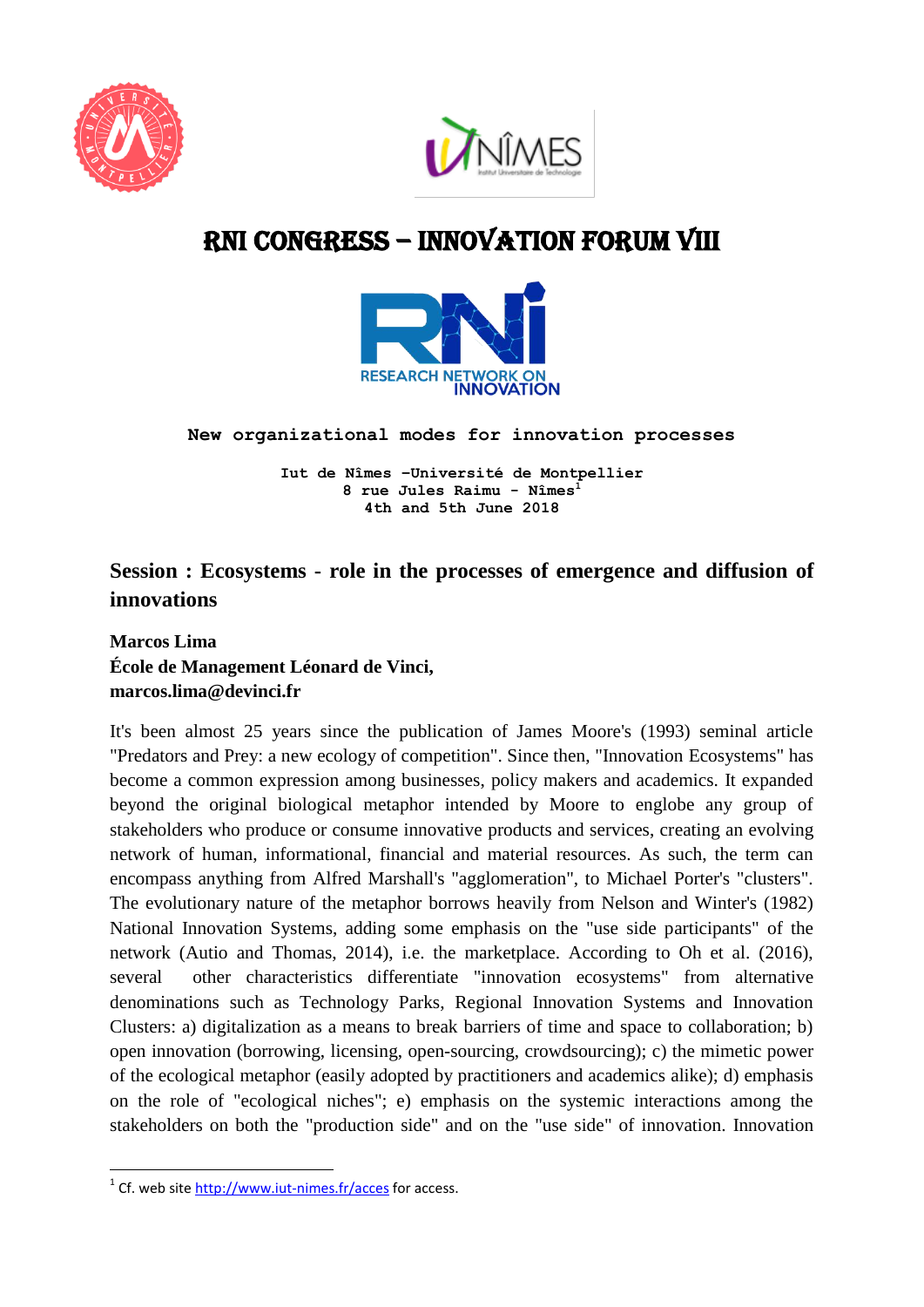ecosystem types include corporate (open innovation) ecosystems; regional and national innovation ecosystems; digital innovation ecosystems and digital platforms; innovation districts and technopoles with their startup incubators and accelerators and university-based ecosystems. Among the limitations of this approach, contrasting views remain on the analogy to the natural ecosystem: on the one hand, Oh et al. (2016) mention its limits when it comes to considering the unsubstantiated claims of observable "complex system behavior" and the polysemy of the expression, which is used in so many different ways that no clear definition seems possible; on the other hand, Ritala and Almapanopoulou (2017) explain that, although some limits do exist, this analogy can properly inform the design of system-level innovation management activities if rigorously grounded on more conceptual and empirical evidence.

Innovation ecosystems are based on principles of integrated collaboration, co-created shared value in real and virtual environments, unleashed exponential technologies, and extraordinarily rapid adoption. They also capture the elemental characteristics of the constant transformation of networks: continual realignment of synergistic relationships of people, knowledge and resources for both incremental and transformational value co-creation. Alongside its enormous potential, however, innovation ecosystems also bring a few challenges. Through relationships, value co-creation networks evolve from mutually beneficial relationships between people, companies, and investment organizations. Requirements for responsiveness to changing internal and external forces make co-creation and agile structures an essential force in a dynamic innovation ecosystem. Borders are constantly blurring, formal and informal networks interplay, organizations have multiple memberships to dynamic and evolving structures. In such contexts ubiquity, self-organization, indirect coordination, and diverse multidisciplinary experimentations are allowed and encouraged.

#### **References**

AUTIO, E., & THOMAS, L. (2014). Innovation ecosystems: implications for innovation management. In in Dodgson, M, Philips, N., & Gann, D. M. (Eds), *The Oxford Handbook of Innovation Management*, Oxford University Press, 204-288.

MOORE, J.F. (1993). Predators and prey: a new ecology of competition. *Harvard Business Review*, 71(3), 75-83.

NELSON, R.R., & WINTER, S.G. (1982). *An evolutionary theory of economic change*. Harvard University Press.

OH, D.S., PHILLIPS, F., PARK, S., & LEE, E. (2016). Innovation ecosystems: A critical examination. *Technovation*, 54, 1-6.

RITALA, P., & ALMAPANOPOULOU, A. (2017). In defense of 'eco' in innovation ecosystem. *Technovation*, in Press.

VALKOKARI, K. (2015). Business, innovation, and knowledge ecosystems: how they differ and how to survive and thrive within them. *Technology Innovation Management Review*, 5(8), 17-24.